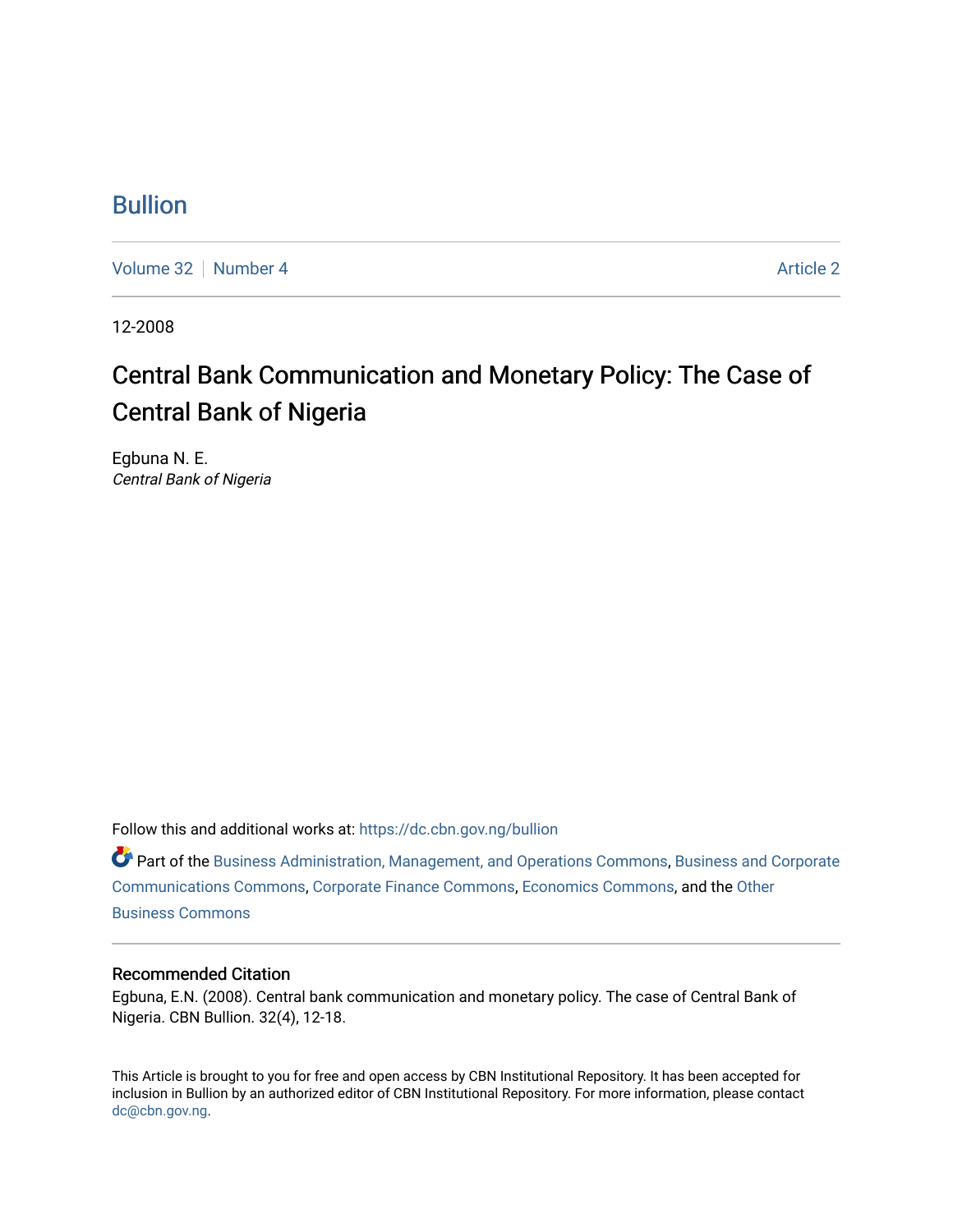# Central Bank Communication And Monetary Policy-The Case Of The Central Bank Of Nigeria



*BY Mrs. E. N. Egbuna, Ph. D*

#### *Abstract*

*The importance of concise communication in monetary policy making cannot be over e m p h a s i s e d . A g o o d communication of policy definitely strengthens the institutional independence of central banks and enhances the effectiveness of monetary policy. However, no one single method could fit all when it comes to designing good communication strategies because central banks face different constraints as they try to fine-tune their messages. With current reforms and financial liberalization, there is added impetus for increased communication between the Central Bank of Nigeria (CBN), market operators, stakeholders and the public in general. Monetary policy needs to be explained and well understood for the purpose of transparency and accountability.*

#### **1.0 Introduction**

Communication is an integral part and a veritable tool for the implementation of modern day monetary policy. In the last few decades, central banking practice and the act of monetary policy has been evolving. In order to ensure openness in the monetary policymaking exercise, communication has become a veritable tool in highlighting the core mandate of central banks, especially in the areas of ensuring low and stable inflation. In terms of recent communication efforts, the Central Bank of Nigeria (CBN) is certainly in the right direction, although there is still room for improvement. This is because, the current reforms and financial liberalization has added impetus for increased communication between the Bank and all its stakeholders. In fact, effective communication has become a vital tool in the implementation of monetary policy for two main reasons. First, experience has shown that communication improves the effectiveness of monetary policy or, put another way, monetary policy is most effective when it is effectively communicated; and secondly, communication helps central banks to be more transparent and accountable.

Like all public policies, monetary policy benefits from increased public awareness and support. This translates into what can best be known as "legitimacy of policy." Through proper explanation of why some policies are introduced and certain actions are taken, central banks stand to gain more public support for what they are doing. When such confidence is established, greater expectations and trust tend to underscore good policymaking and favourable outcomes. In order words, with the clear recognition and appreciation of central banks objectives, agents in the economyconsumers, investors, businesses, financial market participants, and other stakeholders begin to adjust their behaviour in line with the expectation that future inflation will be relatively under controlled. Consequently, price, wage, and financial decisions will tend to be consistent with the targets. Thus, the net effect will be a more stable macroeconomic environment and greater success in keeping inflation low and stable.

Proper communication allows for a two way flow of information. In that case, to whom, should a central bank communicate? Two audiences seem critical. The central bank needs first of all to communicate with the broad public and its political stakeholders. This is because the virtues of central bank independence and price stability may not be self evident to the body politic. The central bank must constantly make the case that its job matters and that it is doing that job properly. To do so, it must address the concerns of ordinary citizens. This broad audience is best reached through the mass media, e.g. television and newspapers. What should this audience hear? The central bank needs to communicate its basic objectives, strategies for achieving them and its successes or challenges as well as failures with very good reasons. Consistency over time is crucial if public understanding is to be developed. The central banks' second audience is the financial markets. This is because monetary policy is transmitted through the markets to the rest of the economy. Thus the effectiveness of the policy will be greatly enhanced by open and clear communication between the central bank and the markets. Given that most of the treasury securities for the transmission of monetary policy have maturities that exceed the purview of the central bank, good communication should be able to identify the implications for longer period. To that end, the central bank needs to enlighten the market operators to think and process information as it does. This implies sharing with the market the broad objectives of the Bank's strategy, and even the tactical details. This is because the modern goal is to be so predictable that monetary policy decisions normally ratify market expectations- expectations that the central bank itself has managed successfully. According to King (2000), 'transparency should lead to policy being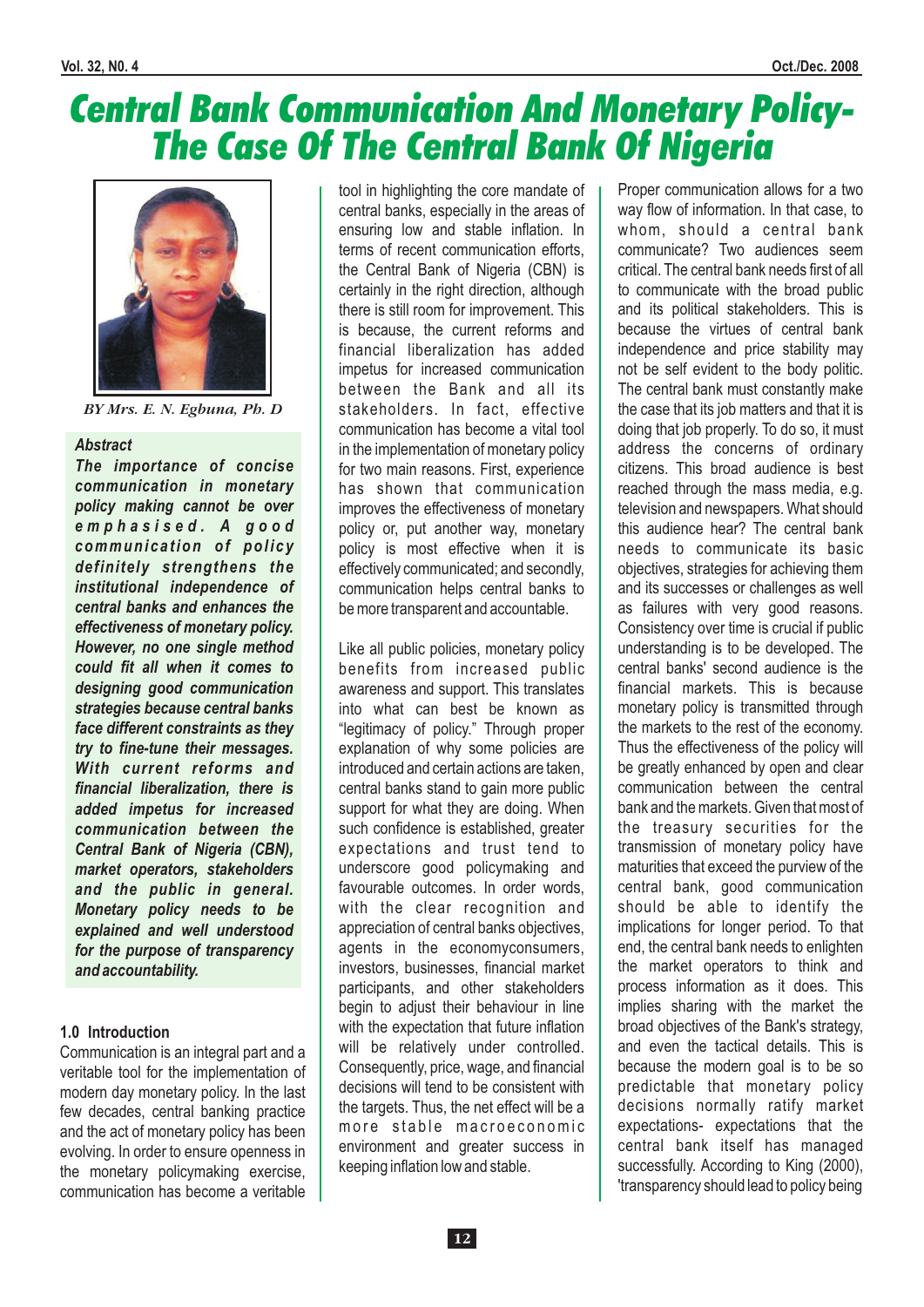#### **Vol. 32, N0. 4 Oct./Dec. 2008**

predictable. Hence a successful central bank should be boring. Therefore, the old communications principle, "Repeat, Repeat, Repeat," has become more appropriate because through its communication, the Bank is providing the opportunity for public critique of its economic analysis, by economists, financial market players, journalists and reporters, politicians, and the public more broadly. This is constructive since engaging the public in issues are important for broadening awareness and understanding of monetary policy.

The main objective of this paper is to examine current CBN's communication practices and challenges as well as highlight the need to be proactive in planning a communication policy for the Bank. The question is: Is the Bank doing enough in terms of its communication policy and contemporary central banking practice?.

The rest of this paper is organized as follows. Section 2 discusses the literature in central bank communication, while Section 3 reviews monetary policy in Nigeria as well as the CBN's communication channels and challenges faced. Section 4 highlights various elements of communication in practice by other central banks, and communication challenges are in Section 5. Finally, Section 6 proffers policy options and concludes the paper drawing largely from lesson of experiences.

#### **2.AReview of Literature**

The empirical literature on central bank communication is still in its infancy, but has been growing rapidly recently. However, there is a general consensus that communication is a powerful tool to further strengthen and move financial markets. Blinder (1998) and Bernanke (2004) emphasized the importance for communication as a means for central banks to influence asset prices in the financial markets, provided that the central bank has acquired a credible reputation. In that respect, communication is an important tool for the effectiveness of monetary policy implementation (Buiter 1999, Eijffinger

and Hoeberichts 2004, Issing 2005). It is important that communication attempts to influence the expectations of economic agents, such that the desired reaction of longer-term interest rates is achieved.

In principle, communication can in parts even substitute policy action. Demiralp and Jorda (2004) provide evidence that by announcing changes in the intended federal funds rate since 1994, it was possible for the Federal Reserve to move the federal funds rate with a smaller volume of open market operations, which indicates clearly that increased transparency and more communication can indeed be beneficial for the efficiency of policy implementation. Moving one step further, there might even be an effect on financial markets if the central bank communicates its views about the intended level of asset prices and signals its intention to make the necessary adjustments in policy rates if asset prices deviate from this target, a policy that has frequently been labeled "open-mouth operations" (Guthrie and Wright 2000, Thornton 2004).

On the other hand, several authors have argued that there might be a trade-off in that more communication need not always be optimal. King (2000) argues that a central bank should be highly transparent about its monetary policy reaction function and its target. Beyond that, however, a central bank should refrain from "creating" news instead, news should entirely arise from information about the development of the economy. The central bank also faces a trade-off when giving a lot of information induces not more but less clarity and common understanding among market participants, as there are limits to how much information can be digested effectively (Kahnemann 2003, Winkler 2000). The trade-off might become even more pronounced if the central bank communicates about issues on which it receives noisy signals itself, such as the revolution of the economy (as opposed to, e.g., its intentions regarding upcoming interest rate decisions). Amato, Morris and Shin (2002) argue that such communication can co-ordinate the actions of financial market participants away from fundamentals, in the sense that they attach too much weight to the central bank's views, not taking into account that they reflect a noisy signal. On the other hand, Svensson (2005) suggests that such an outcome is rather unlikely under plausible ranges for the model's parameter values. In sum, however, it is clear that transparency is not an end in itself but merely a means to help the authority achieve its mandate (Issing 1999, Mishkin 2004). Guthrie and Wright (2000) reported this to be true for the Reserve Bank of New Zealand, Kohn and Sack (2004) for the Federal Reserve, and Reeves and Sawicki (2005) for the Bank of England.

Beyond its importance in normal times, communication has been highlighted as a particularly effective tool under the zero lower bound, i.e. when nominal interest rates are close or equal to zero (Bernanke, Reinhart and Sack 2004, Woodford 2005). There is even evidence that it is an indication about the future path of policy that moves financial markets (Ehrmann and Fratzscher 2005a, Gürkaynak, Sack and Swanson 2005).

Finally, some authors have analyzed the content of central bank communication. Gerlach (2004) develops a quantitative indicator from the assessment of inflation, economic activity and M3 growth in the editorial of the ECB's Monthly Bulletins, and finds that this indicator can explain interest-rate setting of the ECB. In a similar fashion, Rosa and Verga (2005) and Heinemann and Ullrich (2005) analyze the content of the ECB's introductory statements to the press conference following Governing Council meetings. They constructed indicators for the monetary policy stance of the ECB based on the words used in the statements, and showed that the indicators can explain interest-rate setting, although they serve as substitutes, not as complements to macroeconomic variables in Taylor-type rules.

**3.0 Monetary policy at the**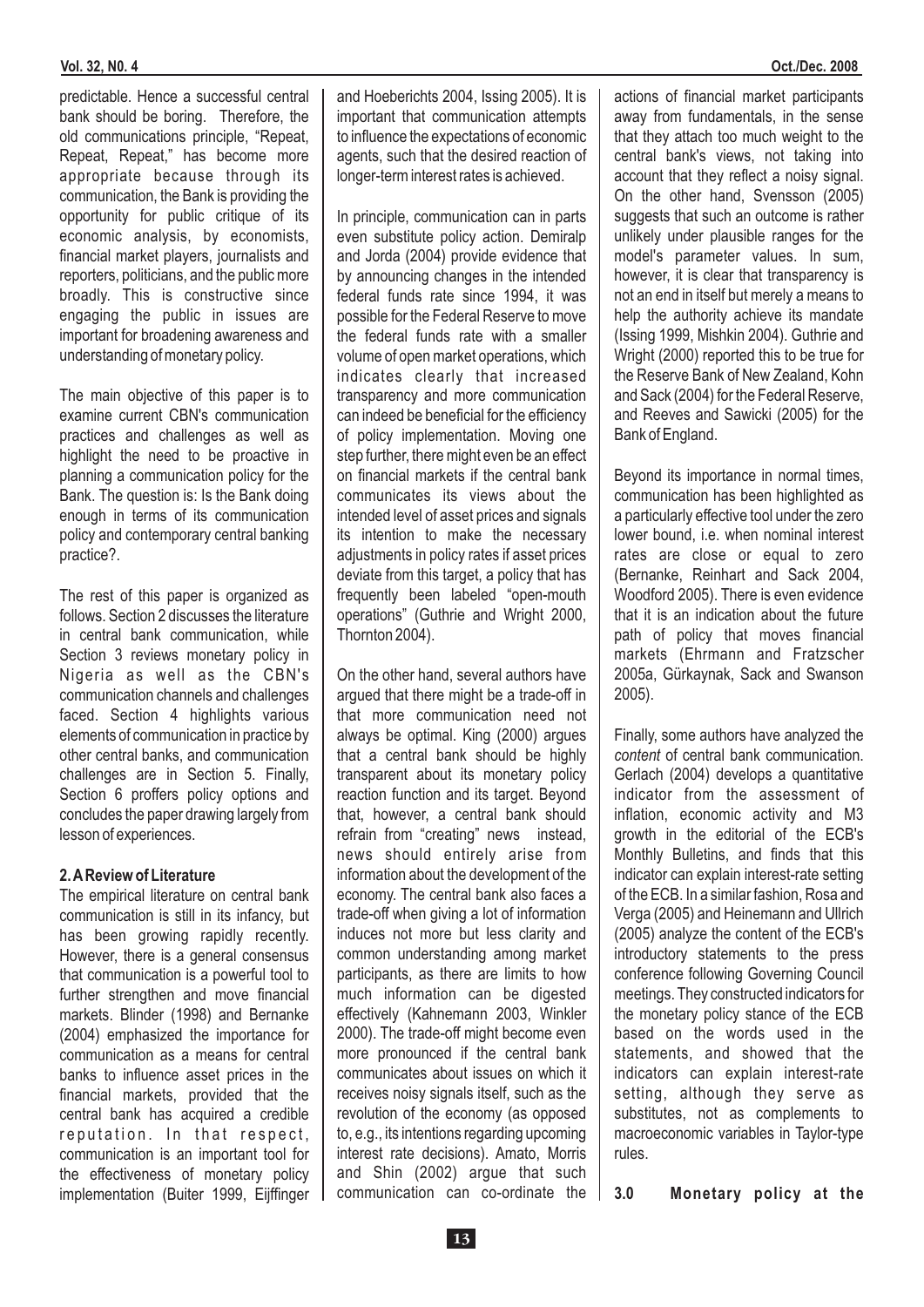#### **Vol. 32, N0. 4 Oct./Dec. 2008**

#### **Central Bank of Nigeria**

The Central Bank of Nigeria has adopted various monetary policy regimes since its inception in 1959. The different monetary policy regimes that were adopted include: the Exchange rate targeting regime; (1959 1973), Monetary Targeting Regime 1974 to present; Direct Monetary Control 1974 - 1992 and Indirect Monetary Control 1993 to present. These policy regimes have been on short term basis (annual) between 1959 and 2001. However, in 2002, the medium term perspective monetary policy framework was introduced mainly to address the lag in which monetary policy affect the ultimate objective in the short-term. This framework is aimed at freeing monetary policy from the problem of time inconsistency and minimizing overreaction due to temporary shocks. This new monetary policy framework, which is still in operation, is based on the evidence that monetary policy actions affect the ultimate objectives with a substantial lag.

Under the framework, monetary policy guidelines are open to half-yearly review in the light of developments in monetary and financial market conditions in order to achieve medium to long term goals. The main objectives of monetary policy since then have been to achieve a low and stable inflation as well as maintain a stable exchange rate of the naira. There is also the need for a more competitive financial sector geared towards improving the payments system. The open market operations (OMO) has continued to be the primary tool of monetary policy, and is complemented by reserve requirements, discount window operations, foreign exchange market intervention and movement of public sector deposits in and out of DMBs.

In order to achieve its objective the CBN. has the responsibility of formulating and implementing monetary policy, as well as of deciding on matters pertaining to the conduct of monetary policy, to the Monetary Policy Committee (MPC). The MPC comprises the Governor (Chairman), the 4 deputy Governors, six departmental Directors, two external board members, one member appointed by the Ministry of Finance and the Secretary. The Committee, which used to convene every quarter, now convenes on a bi-monthly basis with effect from January 2007. The secretariat for the MPC at the CBN has also gone through a number of modifications over time. From being an ancillary function of the Research and Statistics Department to the recent creation of a full fledged department in 2005.

#### **3.1 CBN Communication Channels**

In its effort to clarify all aspects of its monetary policy, the CBN has overtime, established various communication channels with the public and market participants. Immediately after the MPC meeting the Governor holds a press conference in which he gives an introductory speech on the decision reached and the rationale behind it. This press conference includes a question and answer session, which is attended by various media representatives, and provides the platform for a timely explanation of the decisions. At the press briefing, the media also has the opportunity to ask questions about broader economic issues that are of importance to the public. Following the press conference a policy decision announcement is then posted on the CBN intranet. As soon as this is done, transcripts of the press conference become available on the website.

The detailed minutes of the MPC are not published. Although some central banks, such as the Bank of England, release their minutes to the public, the CBN follows the practice of the ECB by not making the minutes available for public consumption. In recent times, the MPC report provides a comprehensive analysis of the domestic and international economy. In particular, the report consists of the following five major sections: (a) international developments and exchange rates, (b) monetary developments, (c) inflation, (d) the domestic economy and (e) external transactions.

As part of its communication channel, the CBN is also statutorily obliged to publish an annual report on its activities during the previous year. Moreover, the law requires that the Governor should submit as the need arises, a report on past and current year developments both to the President and the National Assembly. The Governor may also be asked by different house committees to testify on subjects pertinent to monetary policy and the economy as a whole. Annually, the CBN organizes an annual conference of financial correspondents and the Governor meets with them during which the Bank's practices and views about a wide range of economic issues are examined and explained.

The Governor and the Bank's senior staff also constitute an important vehicle for explaining the views of the CBN to the public. They are often invited to give speeches or take part in panel discussions which are usually open to the public on subjects that include monetary and exchange rate policy, etc. The CBN also gives presentations to groups of students and experts who are always welcome to visit the Bank.

The Bank brings out a number of *ad-hoc*publications, which contain a wealth of useful information on national and international issues. Information on various facets of Nigerian economy is disseminated through the CBN publications, such as, Monthly Economic Report, Public Education Series, Handbook of Research Methodology, Statistical Bulletin, CBN Bullion, CBN Briefs, Economic and Financial Review and Occasional paper series. These publications contain valuable information useful to researchers and to the general public at large. The CBN also brings out special publications and monographs from time to time dealing with issues such as the problems of agricultural finance, micro finance etc which have a unique place in the economic information system in the country. There is also a document known as the Monetary and Credit Guideline, which used to be issued every year and is an important source of background information,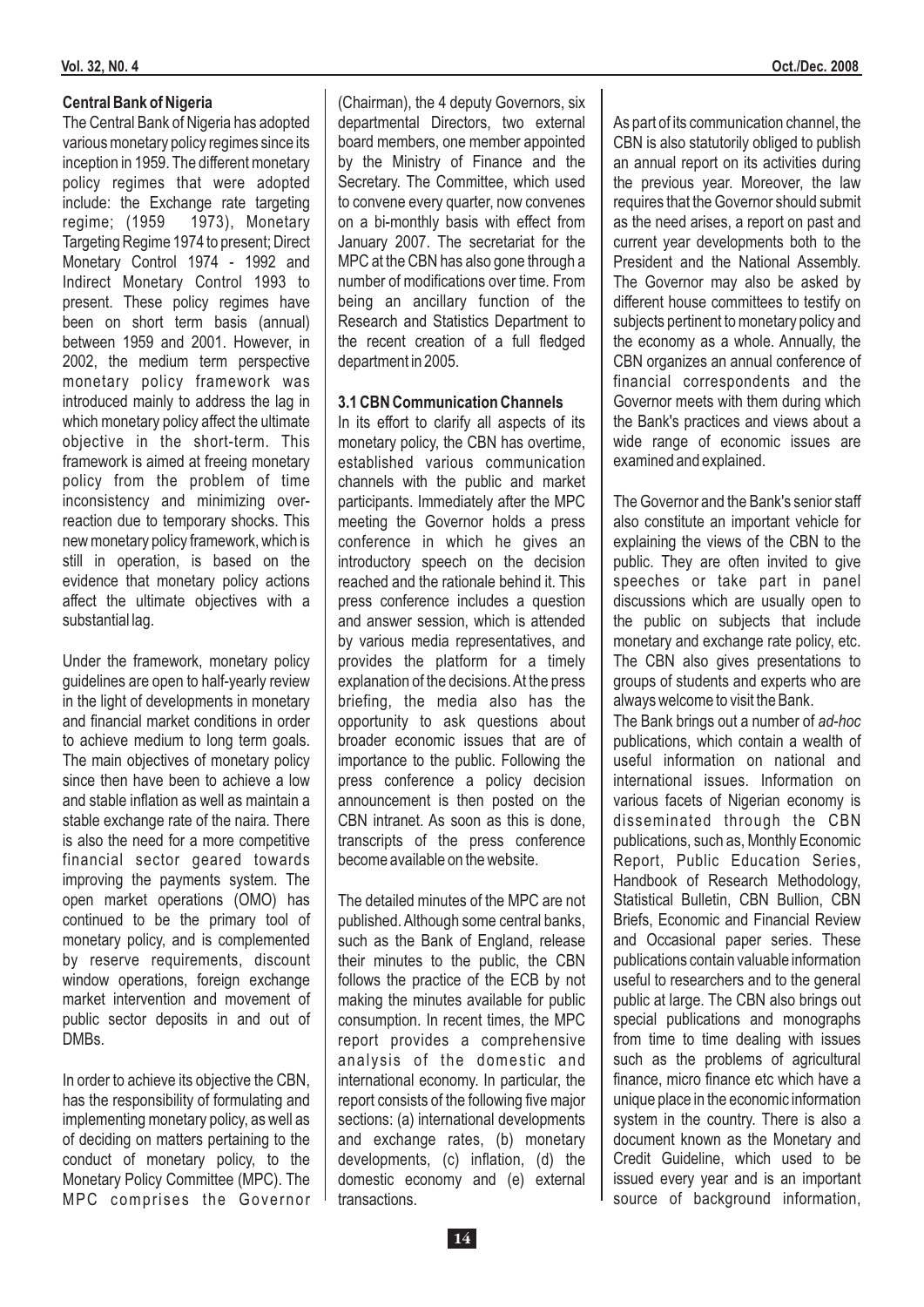especially for practitioners in the banking sector and the judiciary as well as the academia.

#### **4. Communication in practice by some other central banks**

It is now a known fact that central banks are now generally more open about most aspects of monetary policy.Aremarkable change towards greater transparency has occurred in the past decade regarding central banks' objectives, policy instruments, decision-making procedures and policy decisions. The developments of inflation targeting frameworks in particular have improved the standards of communication strategies. Inflation targeting involves more than just the announcement of a numerical inflation objective.Asignificant feature of the regime is the communication structures put in place. This has opened a multitude of issues for policy makers to consider with regards to their overall communication strategies. Objectives and instrument targets have been announced; interest rate decisions are explained in a range of fora; and there is greater recognition of the interaction between the tactics of monetary policy and communication policies.

Before the advent of formal inflation targeting regimes, the ultimate goals of monetary policy were rarely specified explicitly. While secondary stabilization goals are normally not formulated precisely, the primary goal of low and stable inflation is now clearly enshrined in numerical point targets and ranges. The United States and Japan are two notable exceptions. Even the ECB felt compelled to provide the public with a numerical definition of its price stability objective. A publicly announced numerical target for inflation, if credible and feasible, can be an extremely powerful anchor for coordinating expectations. However, the confusion generated by the ECB's two-pillar monetary framework serves as a partial warning of the dangers in releasing numerical guidelines for policy. In some countries, such as the United Kingdom, an official explanation of the circumstances surrounding a breach of the inflation target must be provided either to the government or the public. Even in those countries not obliged to do so, the central bank is often eager to explain the reasons for target misses in order to help preserve its credibility. However, such explanations themselves become an important part of public knowledge.

In most countries reviewed except the United States and Australia, policy decisions are explained in press conferences and speeches. In fact, minutes are published by most of them, though with some delay after the end of the MPC meetings.

More generally, the views of the central bank are elaborated upon in monthly or quarterly periodicals, such as the Bank of England's Inflation Report or the ECB's Monthly Bulletin. Technical descriptions of its knowledge of the economy are sometimes dispensed in working papers. Central banks perhaps reach the widest audience through the popular press. Developing relationships with members of the press may be crucial in ensuring that an undistorted picture of the central bank's views is given a proper airing. But care must be taken by the central bank in explaining its past actions relative to past events in order to avoid introducing greater noise into the pool of current public knowledge. The problems involved are in order of magnitude, especially when the views of a committee of independent members are to be explained. The revelation of disagreements among committee members may confuse the markets, causing more harm than good; this view is shared by ECB and CBN who do not reveal precise voting results.

A more sensitive issue concerns the release of numerical forecasts of macroeconomic variables or indications of the future stance of monetary policy. Forecasts typically assume constant policy rates over the forecast horizon. But this assumption is unrealistic in most situations: both policy makers and economic agents alike often have good reason to expect that policy rates will be changed during the period of concern. This makes the interpretation of such forecasts more difficult than may appear at first.Alternatively, the Reserve Bank of New Zealand has published projections with an endogenous path for policy. While this approach is arguably more consistent internally, it ensues from the possibility that agents do not fully appreciate that projections are made conditional on the data at hand. In the end, more confusion may arise when policy rates inevitably depart from a path projected previously, not to mention the potential for damage to the central bank's credibility. All the same, central banks do provide indications of their views of future economic conditions and the future stance of policy. For instance, one device used by the Federal Reserve is to announce a "bias" along with a decision on the target for the federal funds rate. The bias provides a qualitative indication of the perceived risks to the economic outlook, and hence the more likely future course of monetary policy actions.

A brief summary of current communication practices is given in Table 1. At the cost of some generalization, practices can be broadly divided into means to improve the effectiveness of monetary policy and means to enhance central bank accountability. The former category can be further broken down between communication on policy decisions and on the central bank's assessment of economic conditions. As is evident from the table, there is considerable uniformity across central banks on certain elements of strategies aimed at making monetary policy decisions more transparent; For example, the adoption of explicit shortterm targets for instruments and the public announcement of policy decisions (eg press releases). In addition, most central banks now regularly publish detailed descriptions of their views on the current and prospective state of the economy. However, there is less agreement on the detail and timing of explanations of policy decisions. For instance, not all central banks publish the minutes of policy meetings, and the lags in publication vary for those that do.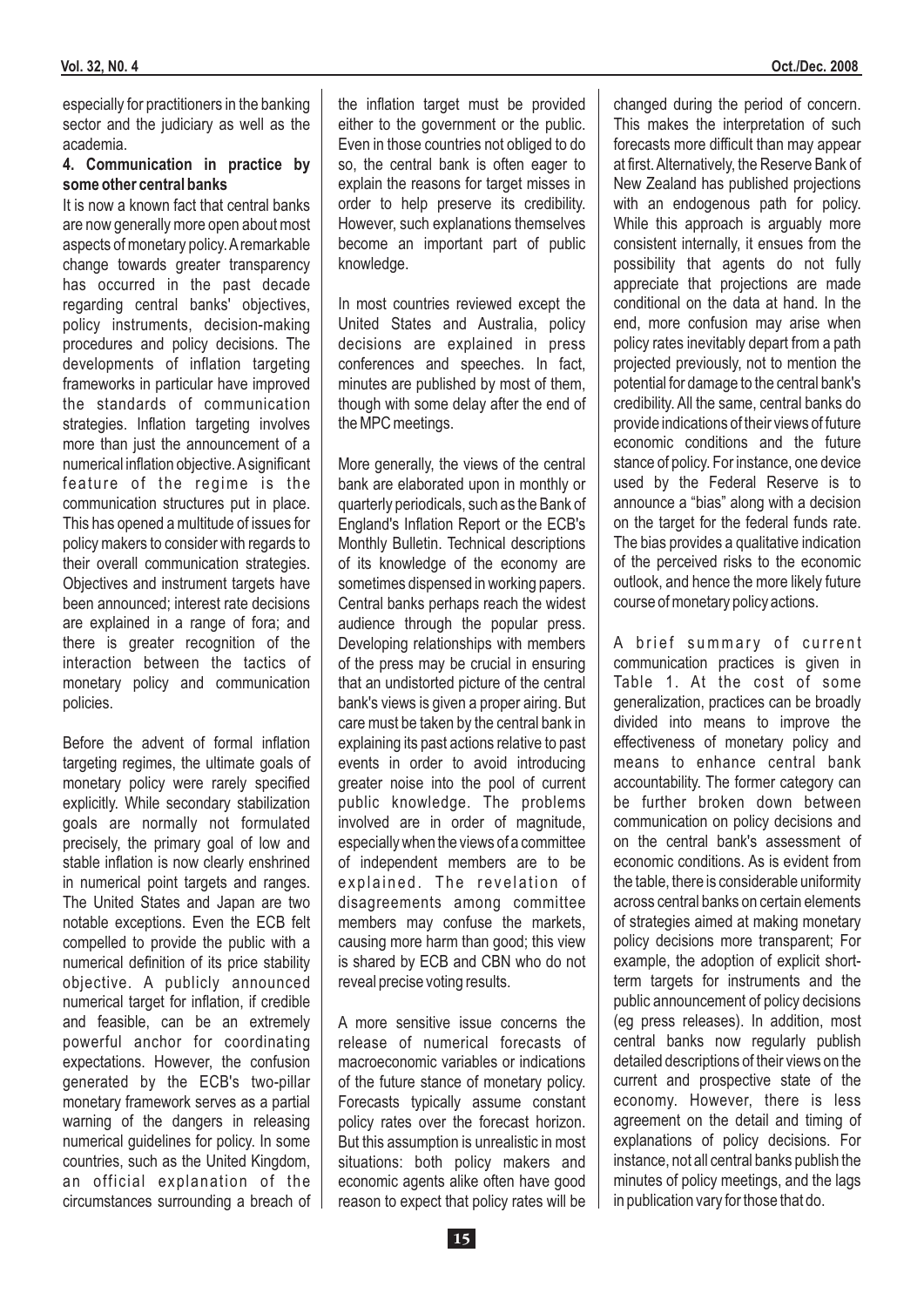#### Table 1: Summary of Current Communication Practices

|                                                                                                                                       | US.            | ECB | JAPAN | UK  |     | NEW ZEL AUSTRALIA |            |
|---------------------------------------------------------------------------------------------------------------------------------------|----------------|-----|-------|-----|-----|-------------------|------------|
| Accountability:                                                                                                                       |                |     |       |     |     |                   |            |
| Quantitative inflation                                                                                                                |                |     |       |     |     |                   |            |
| Objectives <sup>1</sup>                                                                                                               | No             | Yes | No    | Yes | Yes | Yes               | Yes        |
| Report to Legislature <sup>2</sup>                                                                                                    | Yes            | Yes | Yes   | Yes | Yes | Yes               | Yes        |
| Policy Decisions:                                                                                                                     |                |     |       |     |     |                   |            |
| Decision announced                                                                                                                    |                |     |       |     |     |                   |            |
| immediatelv                                                                                                                           | Yes            | Yes | Yes   | Yes | Yes | Yes               | Not always |
| Press conferences                                                                                                                     | No             | Yes | Yes   | No. | Yes | No                | Not always |
| Press releases                                                                                                                        | Yes            | Yes | Yes   | Yes | Yes | Yes               | Yes        |
| Minutes published <sup>3</sup>                                                                                                        | Yes            | No  | Yes   | Yes |     | No.               | No         |
| Precise voting result                                                                                                                 |                |     |       |     |     |                   |            |
| published                                                                                                                             | Yes            | No  | Yes   | Yes |     | No                | No         |
| Economic assessments                                                                                                                  |                |     |       |     |     |                   |            |
| report on monetary policy                                                                                                             | H <sup>4</sup> | м   | M     | Q   | Q   | Q                 | Bi-monthly |
| Forecasts released                                                                                                                    | н              | н   | н     | Q   | Q   | Q                 | No         |
| Quantitative risk                                                                                                                     |                |     |       |     |     |                   |            |
| assessments                                                                                                                           | No             | No  | No    | Yes | No  | No                | No         |
| LU = Australia; UK = United Kingdom; JP = Japan; NZ = New Zealand; ; US = United States. M = monthly; Q = quarterly; H = half-yearly. |                |     |       |     |     |                   |            |
| J J7 njÚ /ÿ /ÿ 4 00 Pál1ý kid 13 F10 11ÿ1Hl2Be4‰ 2 - 2 -13 13±l3 t 06 k4° 4yk4ÿ k4° 15 T l5y b≸l15Wl5ÿ 66 L61                         |                |     |       |     |     |                   |            |
| Australia: target range for medium- term average inflation.                                                                           |                |     |       |     |     |                   |            |
| 2 United States: reports/testimony to Congress; ECB: reports/testimony to EU bodies; Japan: reports/testimony to Parliament;          |                |     |       |     |     |                   |            |
| United Kingdom: reports to Treasury Committee; Nigeria: Report/testimony to the House of Assembly                                     |                |     |       |     |     |                   |            |
| ew Zealand: reports to/hearings in legislature; Australia: reports to Parliament/testimony to House of Representatives Committee;     |                |     |       |     |     |                   |            |
| 3 Publication lag: United States (five to eight weeks); Japan (one month); United Kingdom (13 days); Sweden (two weeks).              |                |     |       |     |     |                   |            |
| 4 The Monetary Policy Report is provided semiannually; the Beige Book is published eight times a year.                                |                |     |       |     |     |                   |            |
| Source: Various Central Banks                                                                                                         |                |     |       |     |     |                   |            |
|                                                                                                                                       |                |     |       |     |     |                   |            |
|                                                                                                                                       |                |     |       |     |     |                   |            |
|                                                                                                                                       |                |     |       |     |     |                   |            |

#### **5. Communication Challenges**

There are practical constraints on central bank communication strategies. These involves a situation where central banks might want in principle to release more information, there might be good for not to do so.

The first challenge is the fact that apart from the obvious inappropriate release of proprietary information, which could have a chilling effect on the future flow of such information to policymakers, improving communication is not costless. Clear communication requires time, money and central bank resources. Subjected to a serious cost-benefit analysis, releasing certain types of information might simply prove to be wasteful.

In addition, deliberations in policy meetings benefit greatly from full and frank discussions, which could be adversely affected by too much openness, such as broadcasting meetings or releasing complete transcripts as soon as would be possible. Similarly, enhanced transparency regarding policy deliberations, voting records and so on might induce the media to dramatise differences in opinion amongst policymakers, which in turn could politicise internal monetary policy discussions. All these concerns suggest that central banks must carefully consider what information they provide.

Another important issue is how the central bank can best get its intended message across clearly to the public that is mostly economic illiterate. There are several reasons why this is so challenging. First, language may be imprecise and subject to various interpretations, especially when policymakers feel the need to be concise. Consider, for example, the recent changes in the FOMC's post-meeting press release. Starting in mid-1999, the Committee indicated a "bias", along with its policy rate target, which provided a signal of what deviations from target might be likely during the intermeeting period. Its full meaning, however, was not well understood in financial markets. Consequently, in February 2000, the statement on bias was replaced by the "balance of risks" statement. This was meant to indicate the FOMC's view of likely outcomes for inflation and output over a horizon beyond the subsequent policy meeting. Moreover, wishing to keep its statement brief, the Committee has had to choose its words carefully in order to best express its views. Their experiences have shown that even slight modifications in the balance of risks statement can cause a large, and sometimes unwanted, reaction in the markets. A longer statement, with

greater emphasis on the conditions under which certain policy actions would be taken, might seem the obvious alternative but would necessarily delay its release to the public at the conclusion of an FOMC meeting. Moreover, it might unduly raise the sensitivity of markets to unfolding economic developments.

Secondly, while striving to be clear and predictable during normal circumstances, central banks might not find it feasible, or desirable, to describe all possible contingencies and what they might do in response. This is partly because of the impossibility of knowing the precise nature of events until they occur and partly due to concerns that the discussion of extreme contingencies might unduly influence the public and ruin financial markets. In addition, the difficulties may reflect the reality that the public may be unwilling or unable to fully digest complex analyses and a substantial amount of policy information.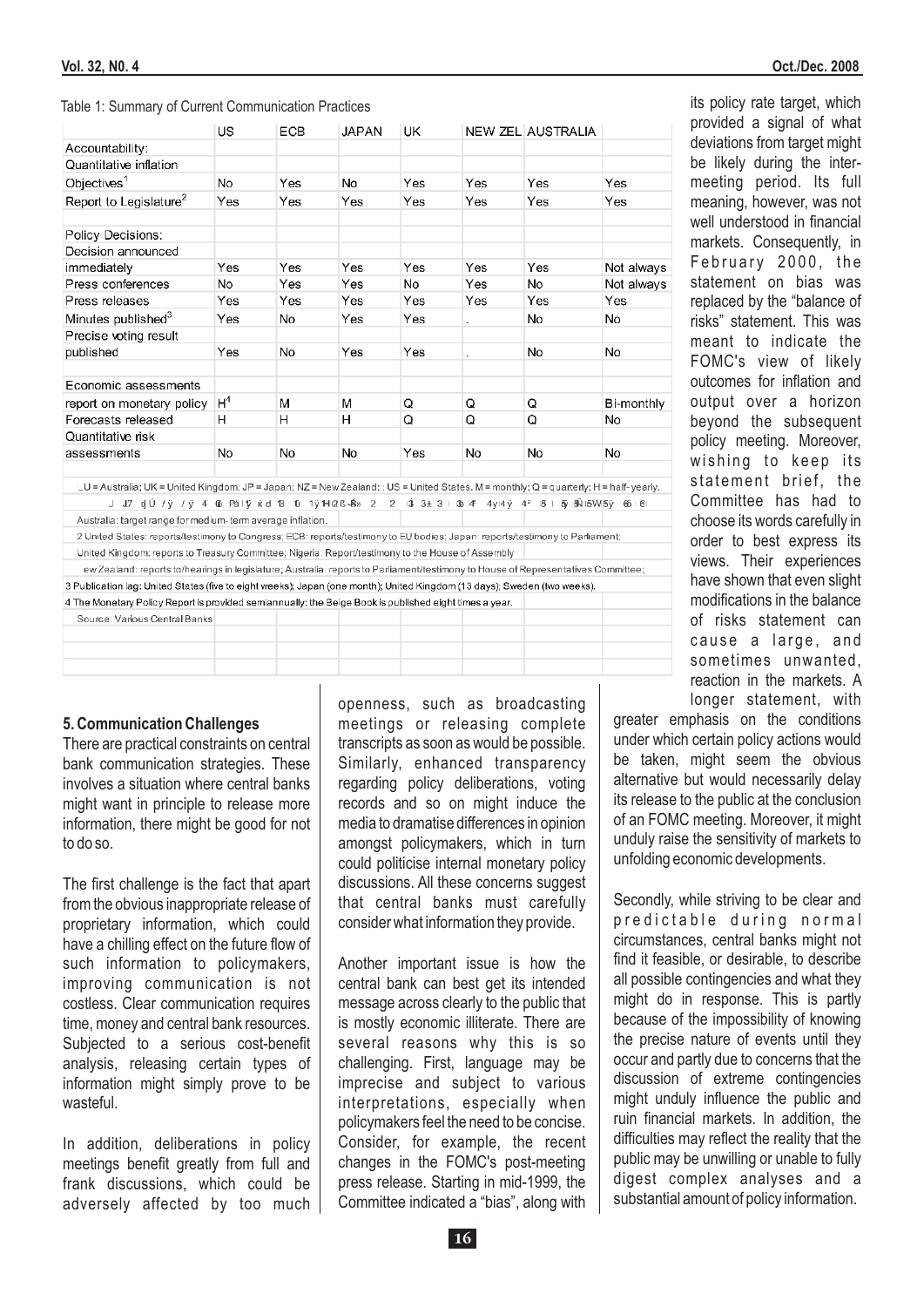Finally, because a focal point of communication strategies is credibility, an ironic question arises: can central banks appear to be too credible? A central bank may face a "winner's curse" problem: if it is too credible, the public may place more weight on its pronouncements than the central bank intended. This problem might be particularly relevant when policymakers make comments on low-probability outcomes, which the public then blows out of proportion. In such an environment, providing too much information may end up adversely affecting the central bank's credibility. Similarly, if the markets simply accept the central bank's assessment of how policy should evolve in the future, the two-way communication referred to above could become seriously compromised.

The pay-offs to better communication are potentially significant but, if history is a reliable guide, attaining such gains will most likely involve careful and prudent efforts rather than quick fixes.

#### **6.** Policy Options and **Conclusion**

#### **6.1 Policy Options**

History has shown that central banks strive for continuous improvement in their communication strategies. They also learn from the efforts of their peers, as has been evident in the trend towards the use of inflation targeting frameworks by many central banks around the world. The CBN is still fine-tuning policies and steps towards transiting to inflation targeting as its monetary policy framework. Therefore, discovering new communication modalities, as well as refining existing strategies, remains integral to future progress.

Consequently, *there are some options* CBN would have to pursue now and *the* in the period ahead.

v The level of *economic illiteracy* in the Nigeria at large is a particular problem for the CBN as in other developing countries. Thus, the Bank would have to embark on massive campaigns and sensitization programmes geared towards educating the Nigerian public generally about economic policies but especially on

monetary policy issues. The language/dialects of the various ethnic groups should be the medium of communication. The target audience is Nigerians in the market places, schools at all level, and National Youth corp camps, National and State House of Assemblies and Nigerians in Diaspora etc.

- The Bank should actively 4 promote economic education through a variety of publications and activities for schools in Nigeria. These could include an annual Monetary Policy Challenge for secondary school economics students, in which teams compete to produce simulated monetary policy advice.
- Internal *communication is* 4 equally as important with external communications, and various challenges arise in this connection. To this end, the newly established Monetary policy Department should carry out regular sensitization exercise to all the CBN branches. External communication is widely delegated among staff, which therefore needs to be well informed on what they communicate. But at the same time, there is need for clarity about who the central bank's spokesperson is, who is responsible for which information releases especially on sensitive issues, and on when staff are speaking for themselves and not the institution, for example on their research work.
- $\triangleright$  It is also necessary to have an economic calendar for the effective conduct of monetary policy which is the primary role of the CBN. Unlike fiscal policy and other economic policy formulation processes, monetary policy requires up-todate and detailed information for effective formulation. Therefore, it would be

expedient for the CBN to lead a process whereby information for decision making is regular and as much as possible available.

- Economic calendars present a detailed schedule for obtaining these indicators, thereby giving economic managers room to plan as data is made available when due. 4
- **Finally, credibility is an attribute** needed by the CBN, and establishing it is a challenge when there is a recent history of inflation being on the increase and no central bank can establish or maintain credibility through communications alone. It is what you do, much more than what you say, that is important in this regard. Therefore, the Bank should intensify its developmental efforts like the Agricultural Credit Guarantee Scheme, Micro Finance Scheme, and the SMIESS, which are all poverty eradication efforts.

#### **6.2 Conclusion**

In conclusion, our concern is that one way the CBN can help stabilize the economy for growth is by reducing the expectations of uncertainty about its monetary polices framework and actions. It was not uncommon in the past for CBN to see a strategic advantage in withholding some information about decision, intentions and actions. This was largely predicated on the view that monetary policy actions could be more effective if they were not anticipated by the public. In recent times, this view is clearly becoming obsolete given the amount of reforms and liberalization. It has become imperative that CBN should ensure wider dissemination of information, clarity and buy-in by all economic agents. Furthermore, timely and relevant information is vital for efficient policy making and stabilizing expectations in an emerging economy like ours.